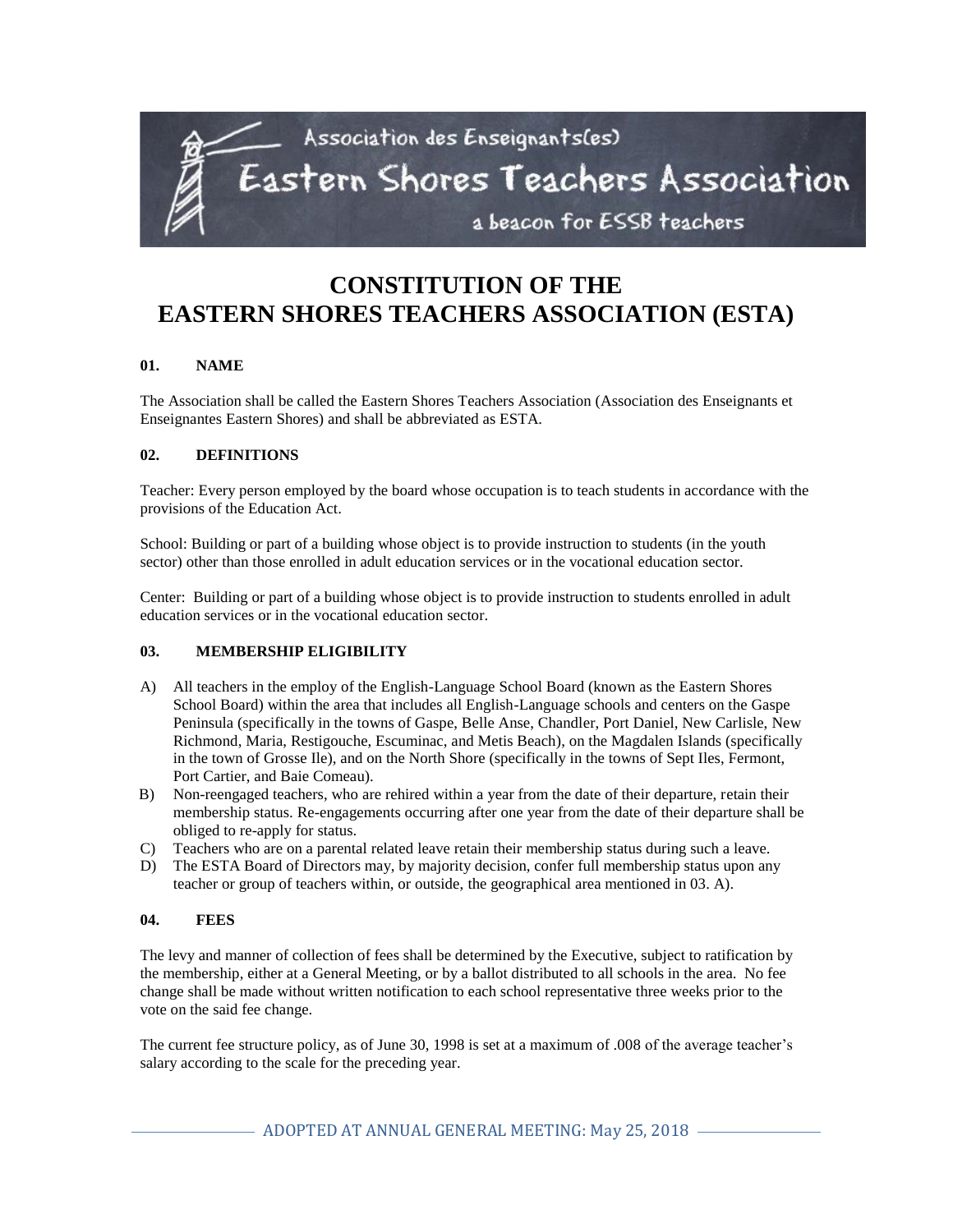Part-time, Adult Education teachers and substitute teachers shall pay ESTA dues on a pro-rated basis.

#### **05. AIMS OF THE ASSOCIATION**

- A) To provide the membership with the facilities to promote and safeguard their professional status, working conditions, and salaries.
- B) To provide the membership with a means for communication, cooperation, and consultation with other teacher organizations in the province of Quebec.

#### **06. EXECUTIVE**

The Executive of ESTA shall be the:

- A) President
- B) 1st Vice-President
- C) 2nd Vice-President
- D) Two Members-at-Large
- E) Secretary-Treasurer
- F) Past President (ex-officio, non-voting, maximum two year term)

# **07. BOARD OF DIRECTORS**

The ESTA Board of Directors shall be composed of the Executive and School Representatives from each school and center in it territory as referred to in 03. A). However, because of the financial constraints of the Association, the ESTA Board of Directors shall determine the manner and means in which schools are entitled to send representation to meetings of the Board of Directors. If possible, members of the standing committees (PIC and EPC) shall also be members of the ESTA Board of Directors.

## **08. STANDING COMMITTEES**

- A) **Negotiations:** The Chairman of the committee shall be the ESTA President. Other members of the committee shall be appointed by the ESTA Board of Directors and the Chairman shall have the power to add, subject to the approval of the Board of Directors.
- B) **Nominating Committee:** The ESTA Board of Directors acts as the Nominating Committee for the purposes of Executive election. It shall meet by no later than April 1st of each school year in order to prepare a slate of officers. The Board of Directors shall elect a Chairperson for the Nominating Committee from among the Board members who is not running for Executive election. It shall be the responsibility of the Chairperson to publicize this slate of Executive officers in all schools and centers at least one month prior to the election date. Candidates can choose to include an election statement which would be distributed at the same time as the publicity of the slate.

The committee may receive nominations from ESTA members in good standing. Each nomination paper, in order to be valid, shall have a minimum of three signatures from ESTA members in good standing, and in addition shall be signed by the nominee indicating his/her acceptance of the nomination.

It shall be the responsibility of the Chairperson of the Nominating Committee to establish the appropriate deadlines for submission of names and documents.

C) **Discipline:** A committee of five members of whom the Vice-President or a deputy named by him/her shall be one, shall be appointed by the ESTA Board of Directors, as the need arises, to investigate charges against a member of the Association for a breach of the Constitution, by-laws, and/or policies of the Association, as determined by the Board of Directors, General Meetings, and/or referendums. The committee shall operate and function in accordance with section 19: SPECIAL PROCEDURES - DISCIPLINE.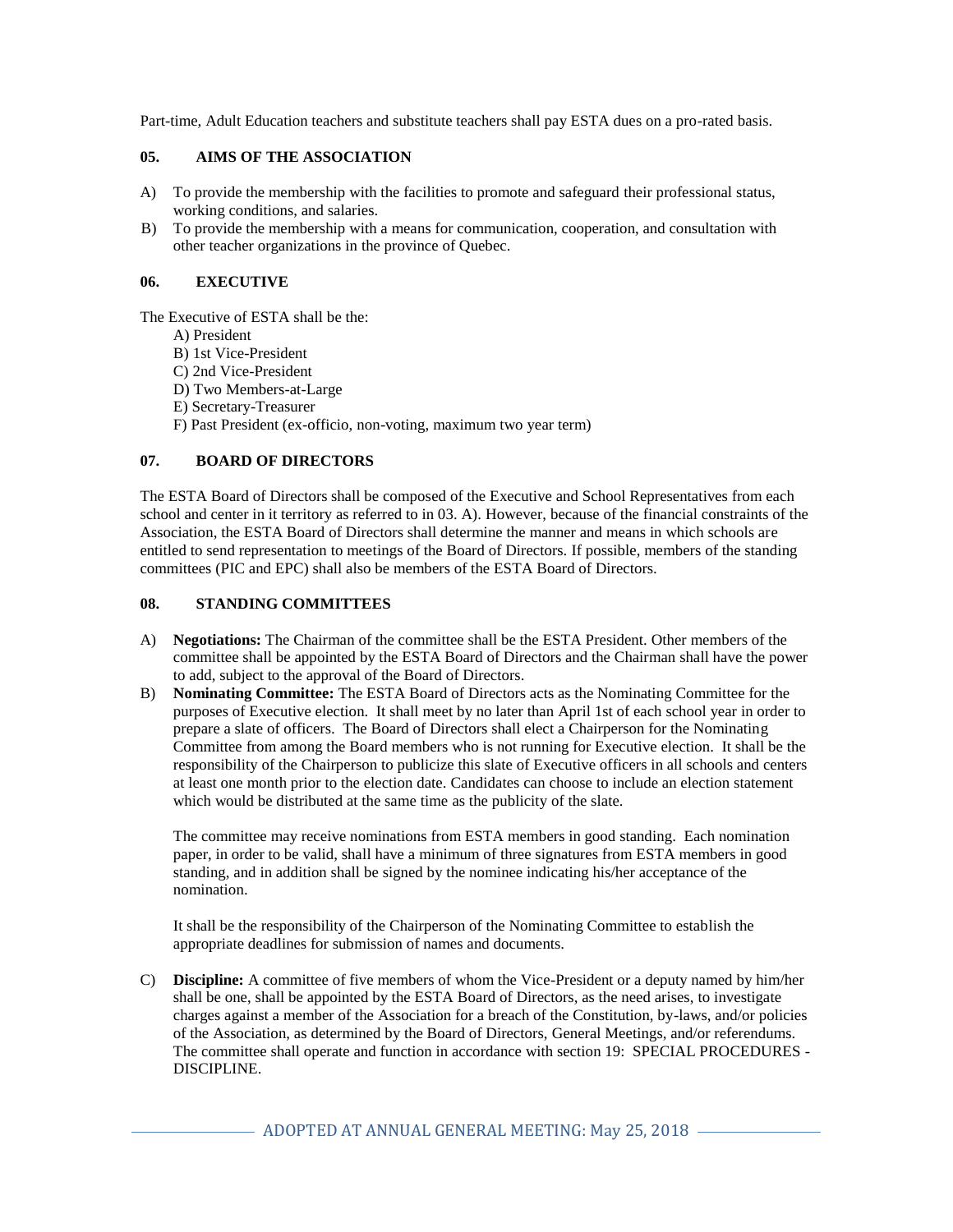D) Any General Meeting or meetings of the Executive or Board of Directors may establish other committees as the need arises. Committees may only act in an advisory capacity

#### **09. RESPONSIBILITIES OF EXECUTIVE OFFICERS AND DELEGATES**

- A) The **President** shall:
	- serve for a two year term of office;
	- preside at all Executive, Board of Directors, and General Meetings which he/she attends OR a General Chairperson, nominated by the President at his/her discretion, approved by the Executive, shall assume these duties;
	- sign and execute all contracts and agreements in the name of the ESTA;
	- call all necessary meetings;
	- prepare the agenda for all meetings which he/she chairs;
	- represent the Association in all matters regarding negotiations;
	- supervise the enforcement of a collective agreement between the ESTA and the employer of its members;
	- be an ex-officio non-voting member of all other committees of the ESTA
	- ensure the syndical training of the school representatives;
	- serve as a delegate of ESTA at Annual General Meetings and Provincial Councils of the Quebec Provincial Association of Teachers (QPAT)

#### B) The **1st Vice-President** shall:

- serve for a two year term;
	- act on behalf of the President in his/her absence and at such times, perform the duties outlined in 09. A);
- assist the President at all times in conducting the business of the Association;
- act as a delegate of ESTA at the Provincial Councils of the Quebec Provincial Association of Teachers (QPAT)
- act also as staff rep for his/her respective school

## C) The **2nd Vice-President** shall:

- serve for a two year term;
- act on behalf of the President and/or the 1st Vice-President in his/her absence and at such times, perform the duties outlined in 09. A) or B);
- assist the President and/or the 1st Vice-President at all times in conducting the business of the Association;
- act also as staff rep for his/her respective school.

## D) The **Members-at-Large** shall:

- serve for a two year term;
- act on behalf of the Vice-President in his/her absence and at such times, perform the duties outlined in 09. B);
- assist the President and Vice-President at all times in conducting the business of the Association;
- act also as staff reps for their respective schools;

#### E) The **Secretary-Treasurer** shall:

- be a position of remuneration, accompanied by a minimum honorarium of one thousand dollars (\$1,000.00) per year. Prior to the election of officers, any additional amounts accorded to this position would require the recommendation of the Board of Directors, subject to the approval of the Annual General Meeting(s) of the ESTA;
- serve for a two year term, to coincide with the two year term election of the President, with the corresponding honorarium as decided by the AGM**;**
- keep minutes of any and all meetings of the Association;
- administer the Association's funds and be the co-signing authority of all cheques/monies issued on behalf of the Association;

## ADOPTED AT ANNUAL GENERAL MEETING: May 25, 2018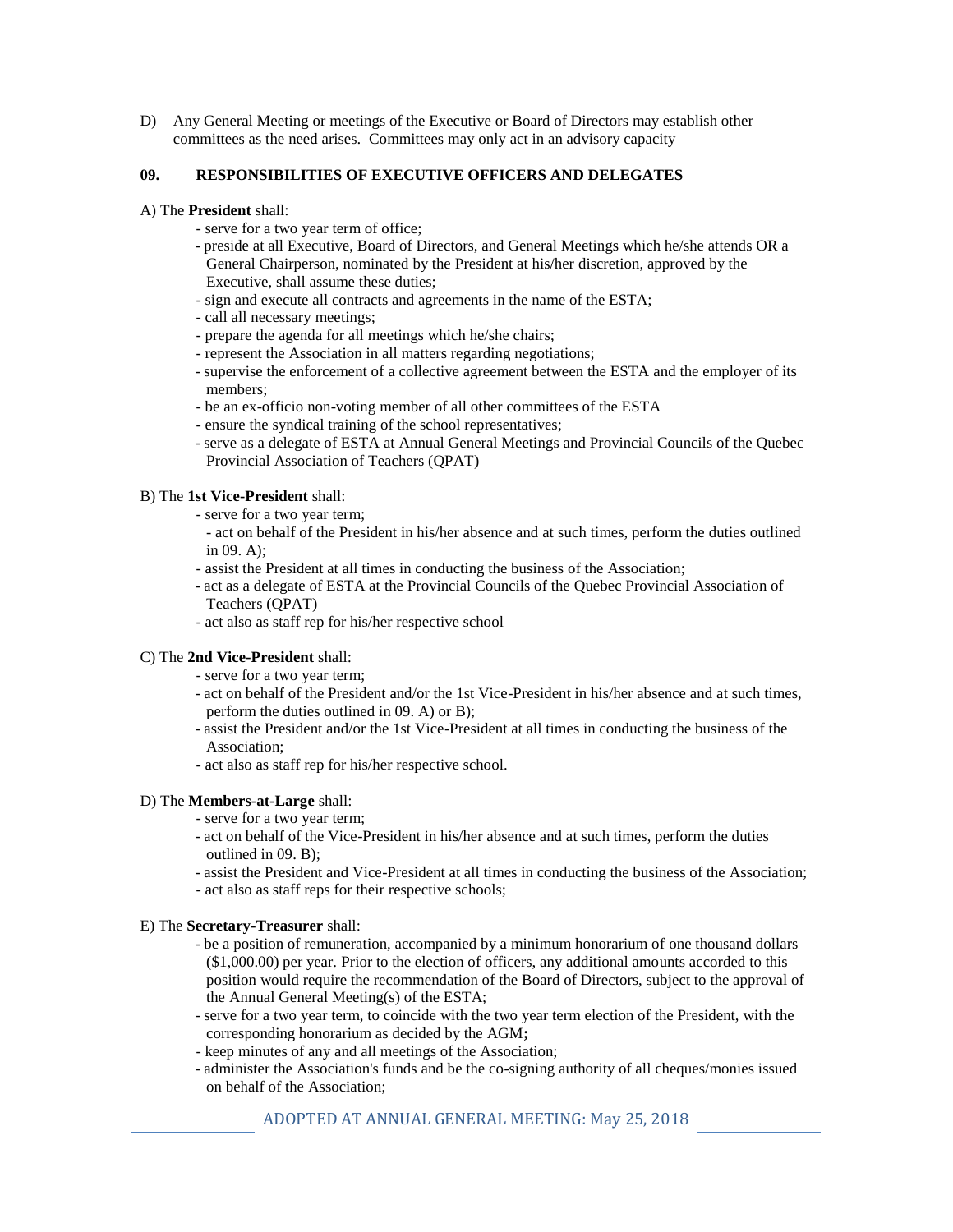- make a complete financial report at all meetings of the Executive whereby all cheques/monies issued on behalf of the Association are itemized and reviewed;
- make a financial report and summary statement of expenditures at all other meetings of the Association (Board of Directors and General Meetings);
- with the assistance of the Executive, prepare a budget for the year following, to be presented for recommendation at the Board of Directors, and approval at the Annual General Meeting(s) of the ESTA;
- act as a delegate of ESTA at ESTA's Annual General Meetings;
- act also as staff rep for his/her respective school

## F) The **Past President** shall:

- serve a maximum two year term of office;
- assist the President, Executive and Board of Directors through advice and consultation in an exofficio, non-voting capacity.

#### G) **School Representatives (Board Members)** shall:

- be elected for one year terms of office by the staff of each school and/or center before September 5th of each school year;
- chair meetings of their school staff for all business concerning ESTA;
- represent the views of their staff to the Board of Directors;
- communicate the business of the Association and its Committees to their staff;
- supervise the enforcement of a collective agreement between the Association and the Employer in his/her school, under the direction of the ESTA President.

#### H) **The Official Delegates of ESTA** shall:

- be appointed annually by the ESTA Board of Directors;
- in addition to the President and Vice-President, represent the ESTA at the Annual General Meetings and Provincial Councils of the Quebec Provincial Association of Teachers (QPAT);
- deliberate upon such matters as are presented to them at such Provincial meetings, and duly considering the interests of ESTA, shall vote accordingly;
- report on the activities of the Provincial body at which they represented the Association, at the following meeting of the Association. A copy of such report shall be given to the Secretary-Treasurer. Normally, the Vice-President shall be responsible for this report.

#### **10. THE BOARD OF DIRECTORS SHALL:**

- A) Administer the assets of the Association;
- B) Dispatch all business of the Association.

## **11. THE EXECUTIVE SHALL:**

- A) Conduct the daily and routine business of the Association, and supervise all services, as well as implement all resolutions and decisions adopted by the Board of Directors or the General Meetings of the Association.
- B) At least one member of the Executive shall be appointed to the position of PIC representative and at least one member of the Executive shall be appointed as EPC representative to ensure the legitimacy and effectiveness of said committees

## **12. MEETINGS OF THE ASSOCIATION**

- A) Executive Meetings shall be called at the discretion of the President, or on the written petition of any three members of the Executive body. A quorum shall consist of four members.
- B) Board of Directors' Meetings shall be called at the discretion of the President, or on the written petition of any six members of the Board of Directors. In order to ensure fair representation, voting at meetings shall be weighted as follows: each Executive member (one vote), each school or center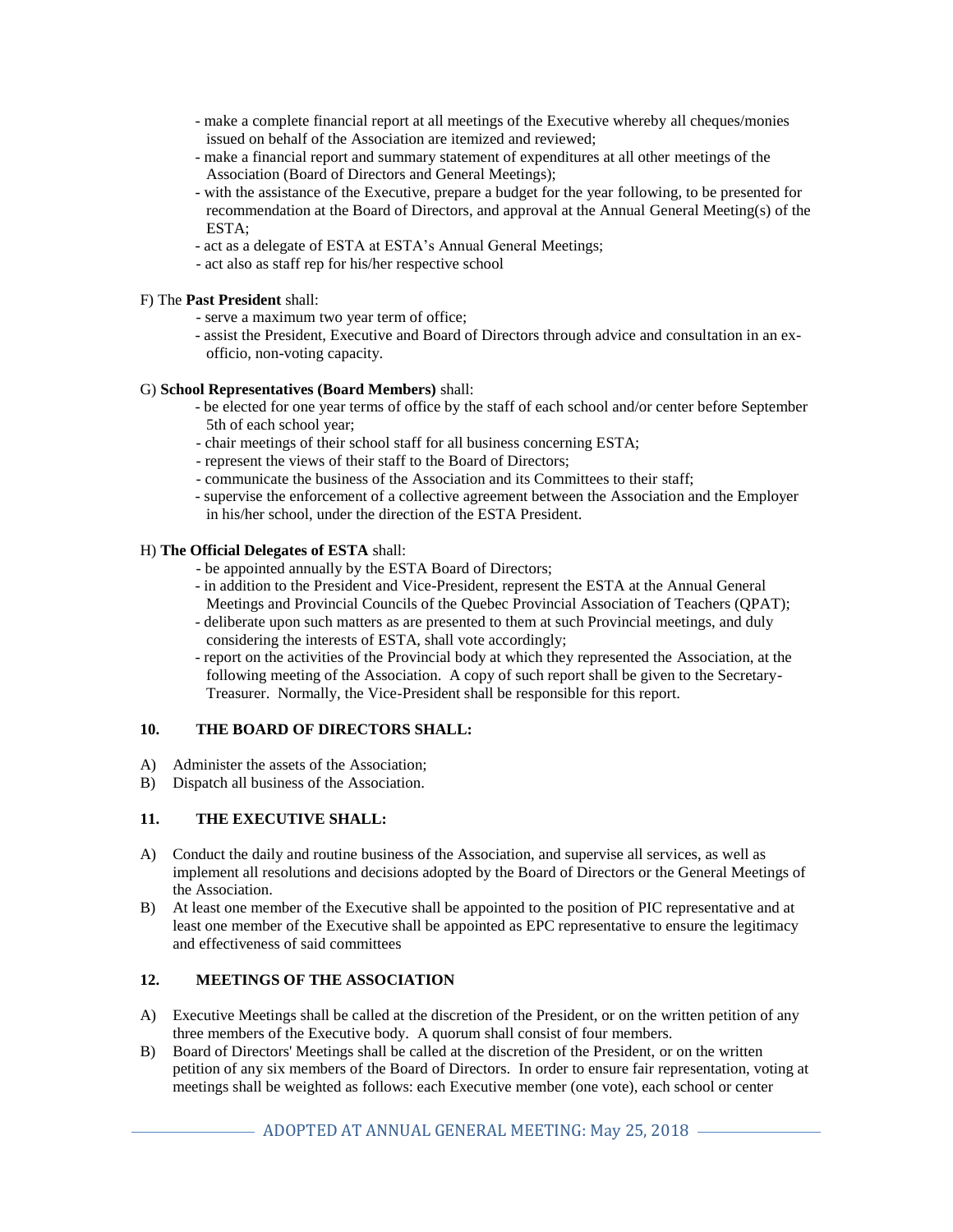representative (one vote plus one additional vote if the school staff is greater than 09 but less than 20, or two additional votes if the school staff is equal to or greater than 20). A quorum shall consist of twelve votes. Executive members (other than the President) have the privilege of differentiating their vote as Executive member from that of their vote as staff representative.

C) General Meetings shall be called at the discretion of the President, or on the written petition of any 10 members. A quorum shall consist of 25 teachers, representing seven schools and/or centers. General Meetings may be split between geographic regions such as the Gaspe Coast region, the Magdalen Islands, and the North Shore. In such circumstances, quorum requirements shall be combined and shall consist of 50 teachers representing ten schools and/or centers.

The Annual General Meeting(s) of the Association (AGM) shall be held for the purpose of reviewing the year's activities and, if necessary, the electing of any Executive officers to vacant posts unfilled during the normal election period. This AGM is to be held after the Easter Recess and before the end of the school year. The date of said meeting shall be set by the Executive in consultation with the Board of Directors.

## **13. NOTIFICATION OF MEETINGS AND DISTRIBUTION OF MINUTES**

- A) Notification of any meeting of the Executive, Board of Directors, or General Membership shall be posted by each school representative at least five school days prior to such a meeting. Directors and Executive members shall be given a tentative agenda of all meetings either in writing, or by telephone, normally to accompany the notice of meeting, but at least two days prior to the meeting.
- B) Minutes of all General meetings and meetings of the Board of Directors shall be distributed to all members of the Board of Directors, and copies shall be deposited in the ESTA files, within two weeks of such meetings.
- C) Emergency meetings shall be considered exempt from the above regulations 13. A) and B), except that all quorum requirements shall stand.

# **14. PLACE OF BUSINESS**

The place of business of the Association shall be established by the President, in consultation with the Executive.

## **15. FISCAL YEAR**

The fiscal year of the Association shall be from August 1st to July 31st.

# **16. RULES OF ORDER**

All meetings of the Association, its Executive, Board of Directors, and all Committees thereof, shall be conducted in accordance with accepted Parliamentary procedures (reference: Robert's Rules of Order).

# **17. AMENDMENTS TO THE CONSTITUTION**

Any member of the Association may propose an amendment to the Constitution. Notice of the motion proposing an amendment shall be given at a General Meeting or at a Board of Directors' Meeting. One month's notice of such a proposed change must be given to the membership. Voting on such a proposed change shall be by secret ballot at a General Meeting(s), or at the school/centre level via referendum, administered by the staff reps under the guidance of the Vice-President. A two-thirds majority of the members casting their votes is required.

# **18. QUEBEC PROVINCIAL ASSOCIATION OF TEACHERS (QPAT)**

For the purposes of provincial level bargaining and representation and assistance with the Quebec Ministry of Education, the ESTA shall be affiliated with and shall be a member local of the Quebec Provincial

ADOPTED AT ANNUAL GENERAL MEETING: May 25, 2018